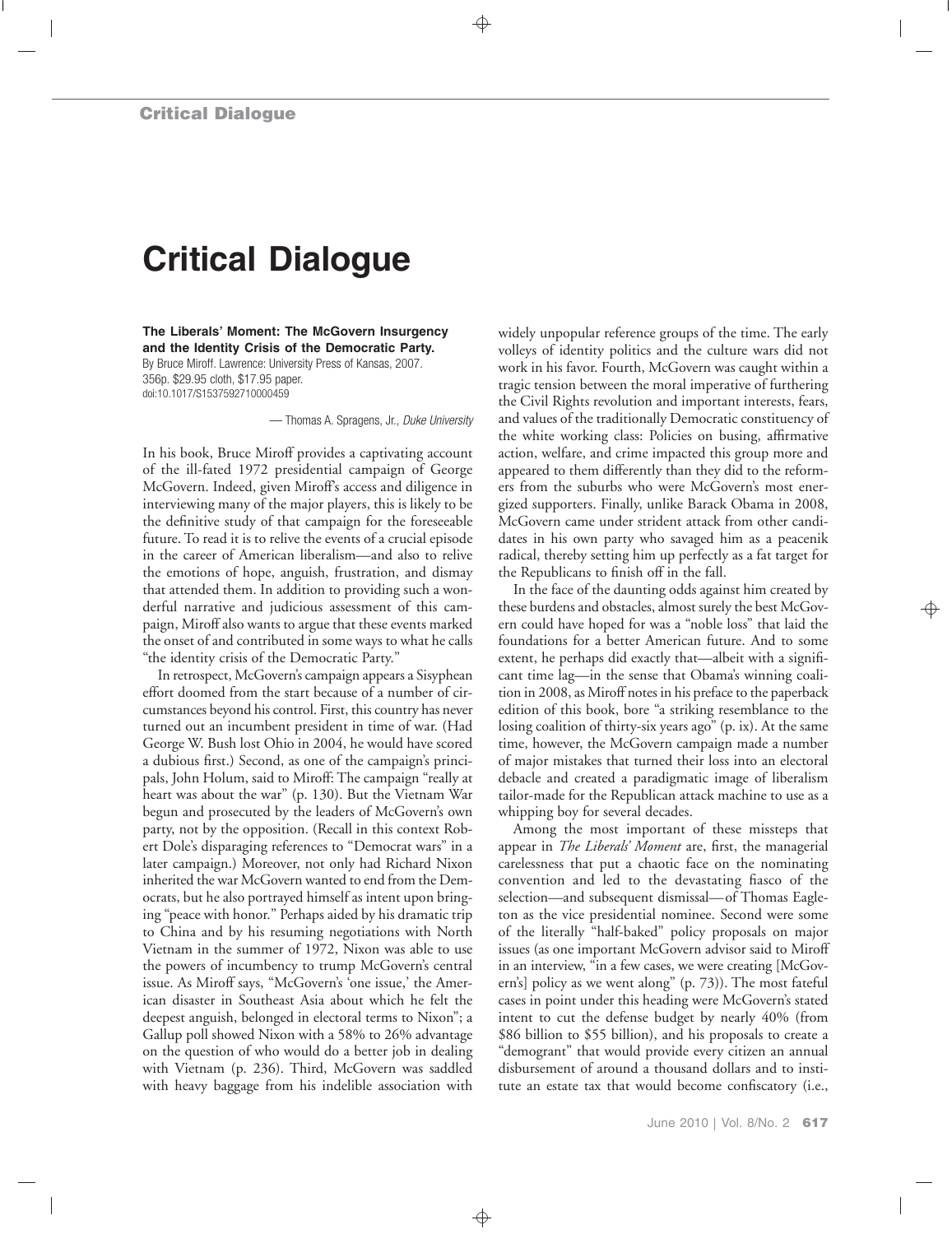## **Critical Dialogue**

approach 100%) above \$500,000. These proposals, politically rash and—whatever their merits—substantively dramatic departures from established practice, provided rich fodder for the damaging stereotype of liberals and Democrats as "weak on defense" and as profligate fiscal wastrels determined to tax and spend indiscriminately. These stereotypes, assiduously fostered by their opponents, have cursed Democratic candidates for decades since.

Third was what Miroff calls McGovern's "blue collar problem." Despite his own genuine sympathy for the economic problems of the working class, neither the South Dakotan McGovern nor his patrician running mate were well equipped to relate and appeal to this key Democratic constituency. And their campaign workers were, if anything, worse-off, lacking both empathy and acquaintance. In Miroff's words, "Most young McGovern staffers and field organizers . . . had no prior experience with workingclass life and did not know how to talk with workers [while] McGovern and his running mate, Sargent Shriver, could not compensate for this inexperience because their own feel for a blue-collar constituency was deficient" (p. 191).

Finally, McGovern allowed his anger at the folly of the war and his moral revulsion at the grievous violations of the standards for*jus in bello* perpetrated in Vietnam to turn him into a seemingly moralistic scold, intent more upon chastising than upon leading the American people. (I recall a colleague at the time saying to me: "I listened to his speech, and all I could think was: 'nag, nag, nag.'") As Miroff aptly observes, "McGovern's campaign speeches were instances of what scholars have indentified as the most distinctive American rhetorical genre: the jeremiad . . . [a genre that] calls on a once-blessed people to face up to their fall into sin and to return to the path of redemption" (p. 129). Miroff largely excuses McGovern for his difficulties in this respect, writing that he was delivering "hard truths."

I am less charitable than Miroff here, being more inclined to see McGovern's adoption of this genre not only as politically inept but, to some extent, as inappropriate—both in general and in the specific context of the time. In the first place, the roles and tasks of prophet and President are fundamentally different and not really reconcilable. Jeremiah never ran for president (or for king of the Israelites), and would never have been foolish enough to think he could do so while remaining true to his views and his mission. McGovern needed to decide whether he wanted to do his public service by providing prophetic critique or by becoming president—and not to think he could do both. (In like manner, Jimmy Carter—another preachertype Democrat—wound up not only looking risible but also sealing his fate as a one-term president by giving his "crisis of confidence" speech that purported to plumb the flawed condition of his countrymen's souls.)

Given the specific facts of the matter that gave rise to McGovern's prophetic insistence that Americans had to

"change those things in our character which turned us astray," such a stance of moral condemnation moreover, was not entirely appropriate and simultaneously compounded the impression that he was an elitist derogator of average Americans. Hearing themselves so denounced for their fall into sin, consider the likely response of, say, a blue collar worker with a child in the military: "Let me get this straight, George. A few short years ago a Democratic President told us not to ask what our country could do for us but what we could do for our country and said that we as a people would have to be willing to pay any price and bear any burden in defense of freedom. So we stepped up and were willing to see our sons shipped off to war so to sacrifice for our country. And now you want to berate us as sinners and tell us we need to change our character!?" Even after the fact, McGovern seemed clueless about the problematic element of sanctimony in such circumstances, concluding "that he had erred in assuming that he could rely on the fundamental decency of the American people" (p. 139).

The centerpiece of Miroff's attempt to discern the "meaning" and "legacy" of the McGovern campaign is his claim that Democrats suffer from an "identity crisis." Here, the argument inevitably becomes more contestable. The essence of this crisis, in the author's view, is a deep tension "between their hearts and their heads," between "idealistic convictions" about peace and equality on the one hand and "practical calculations" about how to win elections on the other "in a country whose majority evidently does not share such convictions" (p. 3). The resolution of this crisis, Miroff writes, demands a "therapeutic process through which Democrats can regain their confidence that they know who they are [and] to recover what they believe," their "core convictions" about "economic justice, social equality, and a more multilateral and multifaceted strategy for national security." Miroff hopes in this context for the appearance of a new version of Franklin Roosevelt, "who understood better than any of his Democratic successors how to blend the liberal vision of political transformation into the American political tradition." To do that, Miroff suggests, requires "reshaping and refining" of the "core liberal convictions" to take into account the beliefs and interests of "constituencies that have turned away from the party," although he demurs when it comes to saying what such a "full-blown alternative" might look like (pp. 303–305).

There seem to me, however, to be several difficulties with this rendering of the task facing contemporary liberalism. I mention here only in passing that Miroff's intimation that we live "in a country whose majority evidently does not share [liberals'] idealistic convictions about equality and peace" (p. 3) seems unduly pessimistic and also incompatible with his apparent conviction that some refined version of liberal ideals can be made politically palatable without dissembling. More crucial issues